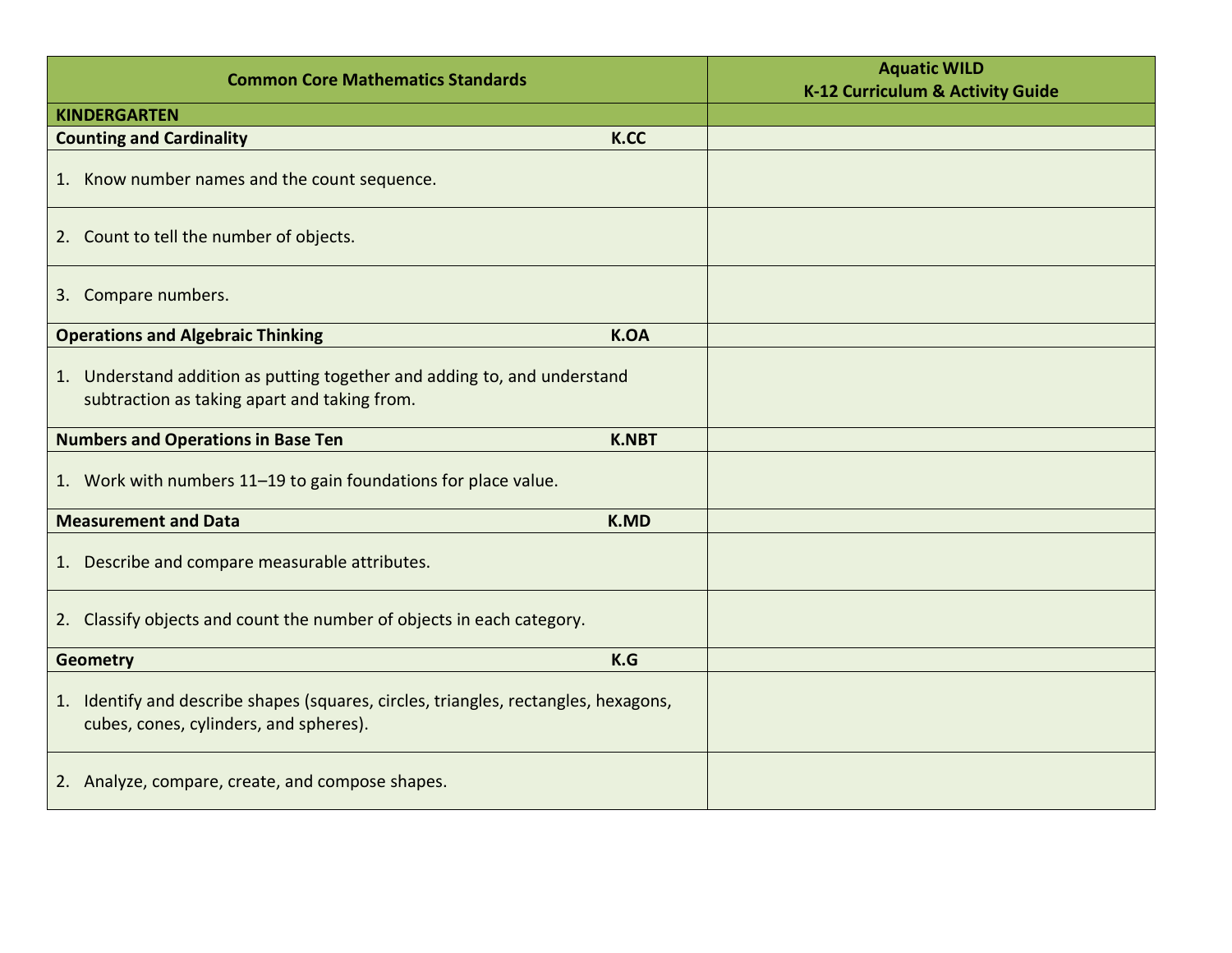| <b>Common Core Mathematics Standards</b>                                                                   |  |
|------------------------------------------------------------------------------------------------------------|--|
| <b>GRADE 1</b>                                                                                             |  |
| <b>Operations and Algebraic Thinking</b><br>1.0A                                                           |  |
| 1. Represent and solve problems involving addition and subtraction.                                        |  |
| 2. Understand and apply properties of operations and the relationship between<br>addition and subtraction. |  |
| 3. Add and subtract within 20.                                                                             |  |
| 4. Work with addition and subtraction equations.                                                           |  |
| <b>Numbers and Operations in Base Ten</b><br>1.NBT                                                         |  |
| 1. Extend the counting sequence.                                                                           |  |
| 2. Understand place value.                                                                                 |  |
| 3. Use place value understanding and properties of operations to add and subtract.                         |  |
| <b>Measurement and Data</b><br>1.MD                                                                        |  |
| 1. Measure lengths indirectly and by iterating length units.                                               |  |
| 2. Tell and write time.                                                                                    |  |
| 3. Represent and interpret data.                                                                           |  |
| 1.G<br>Geometry                                                                                            |  |
| 1. Reason with shapes and their attributes.                                                                |  |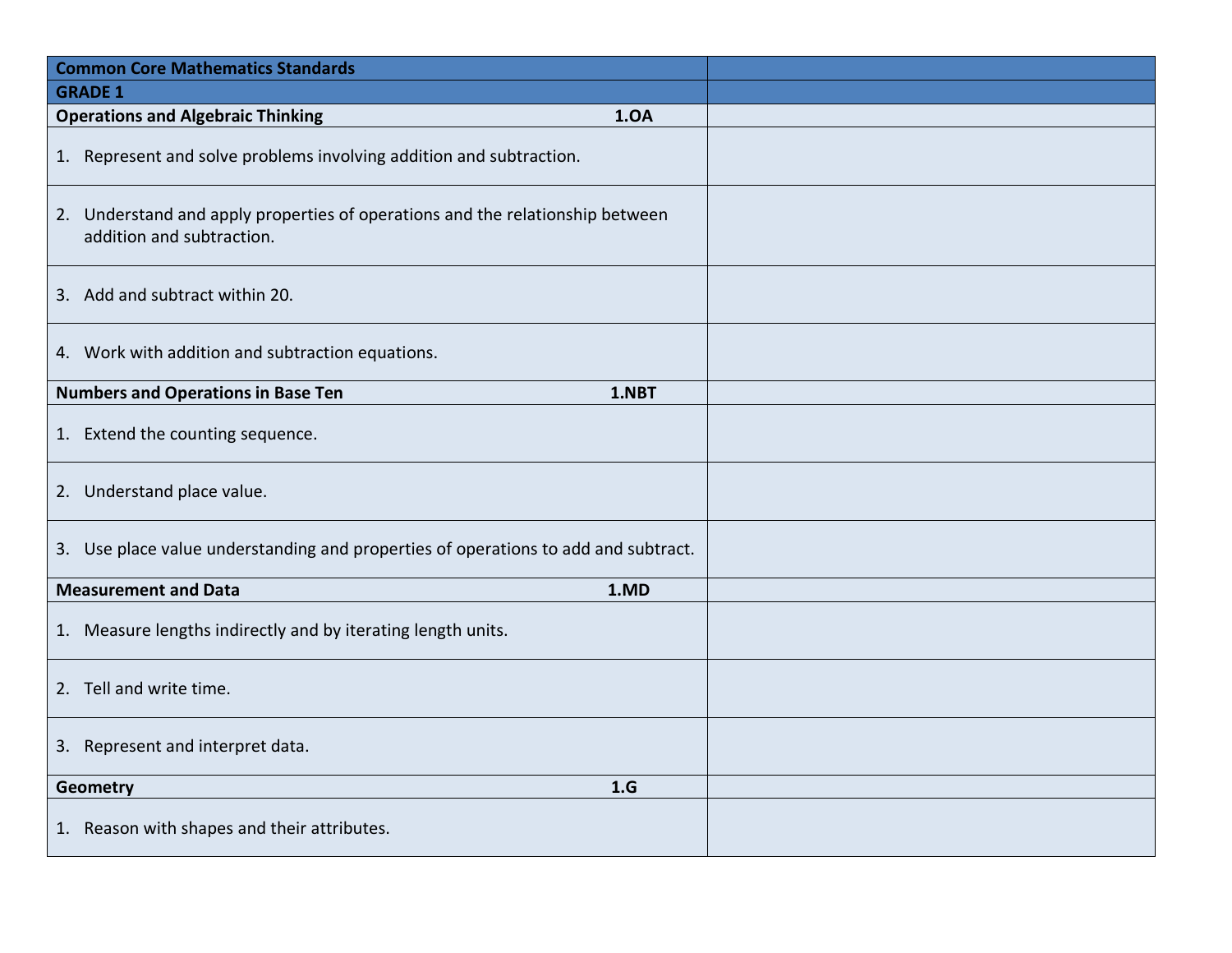| <b>Common Core Mathematics Standards</b>                                           |                                    |
|------------------------------------------------------------------------------------|------------------------------------|
| <b>GRADE 2</b>                                                                     |                                    |
| <b>Operations and Algebraic Thinking</b><br>2.0A                                   |                                    |
| 1. Represent and solve problems involving addition and subtraction.                | <b>Got Water?; Plastic Voyages</b> |
| 2. Add and subtract within 20.                                                     | <b>Got Water?; Plastic Voyages</b> |
| 3. Work with equal groups of objects to gain foundations for multiplication.       | <b>Plastic Voyages</b>             |
| <b>Numbers and Operations in Base Ten</b><br>2.NBT                                 |                                    |
| 1. Understand place value.                                                         | <b>Got Water?; Plastic Voyages</b> |
| 2. Use place value understanding and properties of operations to add and subtract. | <b>Got Water?; Plastic Voyages</b> |
| <b>Measurement and Data</b><br>2.MD                                                |                                    |
| 1. Measure and estimate lengths in standard units.                                 | <b>Got Water?</b>                  |
| 2. Relate addition and subtraction to length.                                      | <b>Got Water?</b>                  |
| 3. Work with time and money.                                                       |                                    |
| 4. Represent and interpret data.                                                   | <b>Got Water?</b>                  |
| 2.G<br><b>Geometry</b>                                                             |                                    |
| 1. Reason with shapes and their attributes.                                        | <b>Got Water?; Plastic Voyages</b> |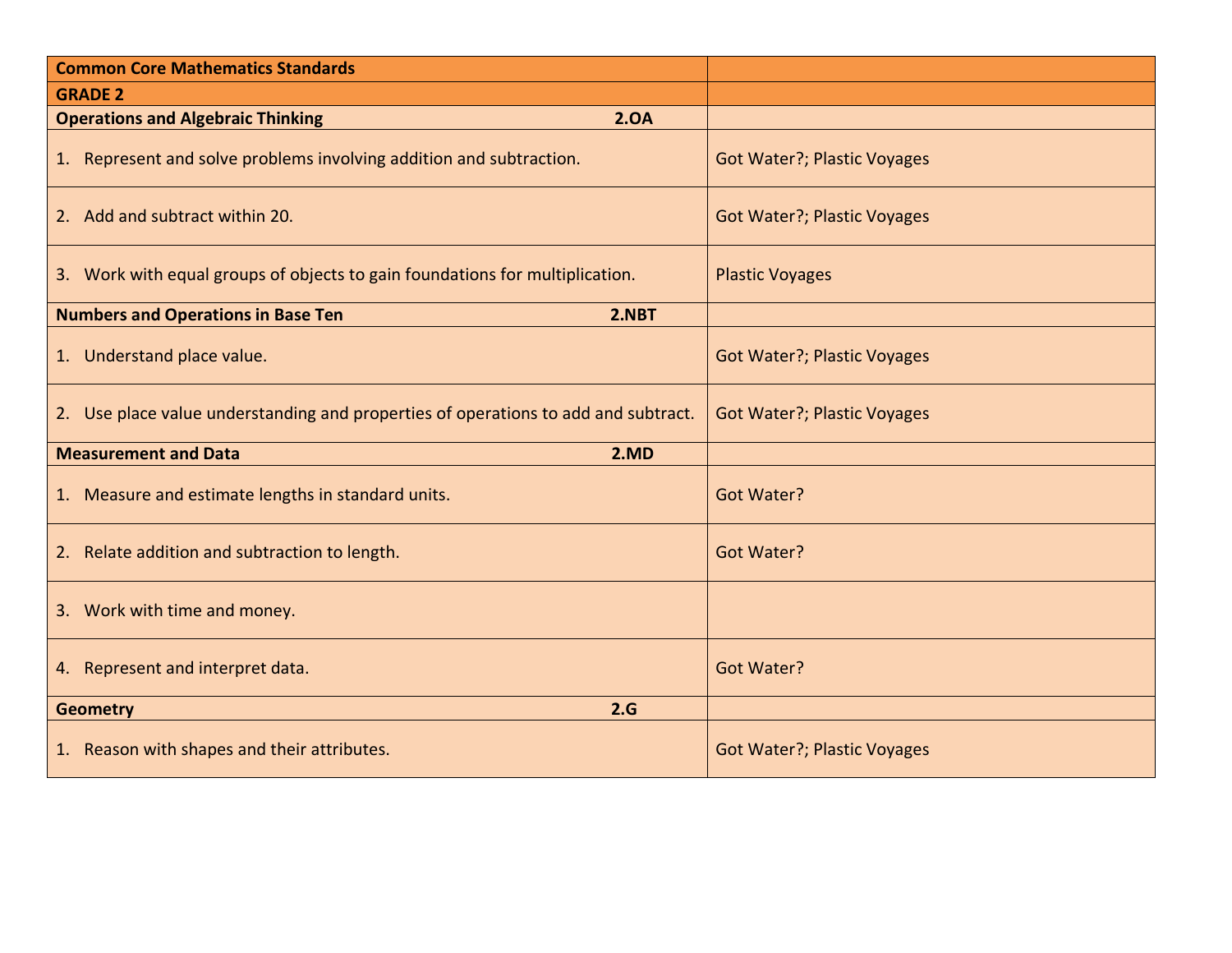| <b>Common Core Mathematics Standards</b>                                                                                            |                                    |
|-------------------------------------------------------------------------------------------------------------------------------------|------------------------------------|
| <b>GRADE 3</b>                                                                                                                      |                                    |
| 3.OA<br><b>Operations and Algebraic Thinking</b>                                                                                    |                                    |
| 1. Represent and solve problems involving multiplication and division.                                                              | <b>Got Water?; Plastic Voyages</b> |
| 2. Understand properties of multiplication and the relationship between<br>multiplication and division.                             | <b>Got Water?</b>                  |
| Multiply and divide within 100.<br>3.                                                                                               | <b>Got Water?; Plastic Voyages</b> |
| 4. Solve problems involving the four operations, and identify and explain patterns<br>in arithmetic.                                | <b>Got Water?; Plastic Voyages</b> |
| <b>Numbers and Operations in Base Ten</b><br>3.NBT                                                                                  |                                    |
| 1. Use place value understanding and properties of operations to perform multi-<br>digit arithmetic.                                | <b>Got Water?; Plastic Voyages</b> |
| <b>Number and Operations-Fractions</b><br><b>3.NF</b>                                                                               |                                    |
| 1. Develop understanding of fractions as numbers.                                                                                   | <b>Got Water?</b>                  |
| <b>Measurement and Data</b><br>3.MD                                                                                                 |                                    |
| 1. Solve problems involving measurement and estimation of intervals of time,<br>liquid volumes, and masses of objects.              | Alice in Waterland                 |
| Represent and interpret data.<br>2.                                                                                                 | <b>Got Water?; Plastic Voyages</b> |
| 3. Geometric measurement: understand concepts of area and relate area to<br>multiplication and to addition.                         | <b>Got Water?</b>                  |
| 4. Geometric measurement: recognize perimeter as an attribute of plane figures<br>and distinguish between linear and area measures. | <b>Got Water?</b>                  |
| 3.G<br><b>Geometry</b>                                                                                                              |                                    |
| 1. Reason with shapes and their attributes.                                                                                         | <b>Got Water?; Plastic Voyages</b> |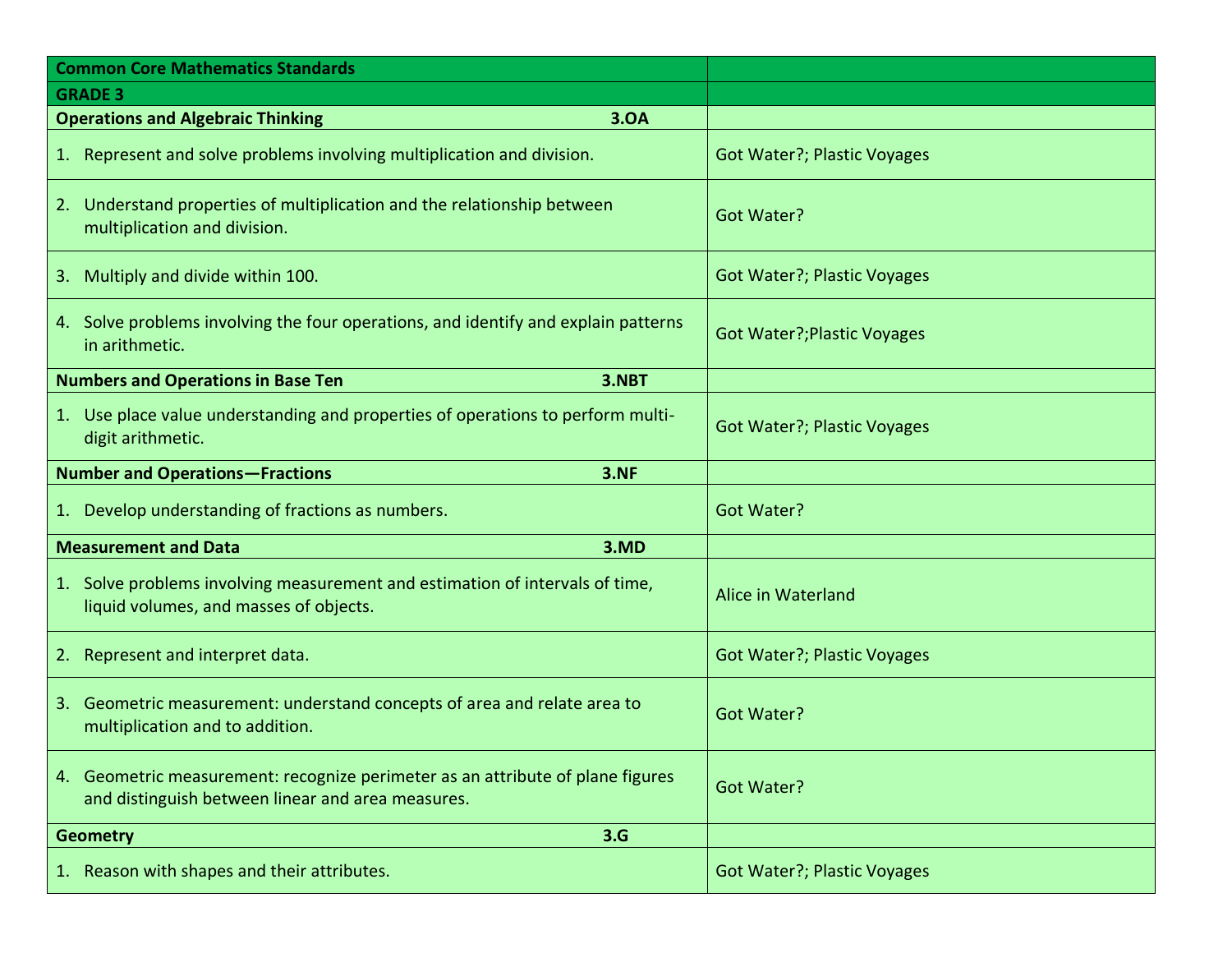| <b>Common Core Mathematics Standards</b>                                                                                       |                                                 |
|--------------------------------------------------------------------------------------------------------------------------------|-------------------------------------------------|
| <b>GRADE 4</b>                                                                                                                 |                                                 |
| <b>Operations and Algebraic Thinking</b><br><b>4.0A</b>                                                                        |                                                 |
| 1. Use the four operations with whole numbers to solve problems.                                                               | Got Water?; Plastic Voyages                     |
| 2. Gain familiarity with factors and multiples.                                                                                |                                                 |
| 3. Generate and analyze patterns.                                                                                              | Got Water?; Plastic Voyages                     |
| <b>Numbers and Operations in Base Ten</b><br>4.NBT                                                                             |                                                 |
| 1. Generalize place value understanding for multi-digit whole numbers.                                                         | Got Water?; Plastic Voyages                     |
| 2. Use place value understanding and properties of operations to perform multi-<br>digit arithmetic.                           | Got Water?; Plastic Voyages                     |
| <b>Number and Operations-Fractions</b><br>4.NF                                                                                 |                                                 |
| 1. Extend understanding of fraction equivalence and ordering.                                                                  | Got Water?                                      |
| Build fractions from unit fractions by applying and extending previous<br>2.<br>understandings of operations on whole numbers. | Got Water?                                      |
| 3. Understand decimal notation for fractions, and compare decimal fractions.                                                   | Got Water?                                      |
| <b>Measurement and Data</b><br>4.MD                                                                                            |                                                 |
| 1. Solve problems involving measurement and conversion of measurements from a<br>larger unit to a smaller unit.                | Got Water?; Plastic Voyages                     |
| 2. Represent and interpret data.                                                                                               | Alice in Waterland; Got Water?; Plastic Voyages |
| 3. Geometric measurement: understand concepts of angle and measure angles.                                                     | Got Water?                                      |
| 4.G<br>Geometry                                                                                                                |                                                 |
| 1. Draw and identify lines and angles, and classify shapes by properties of their<br>lines and angles.                         | Got Water?; Plastic Voyages                     |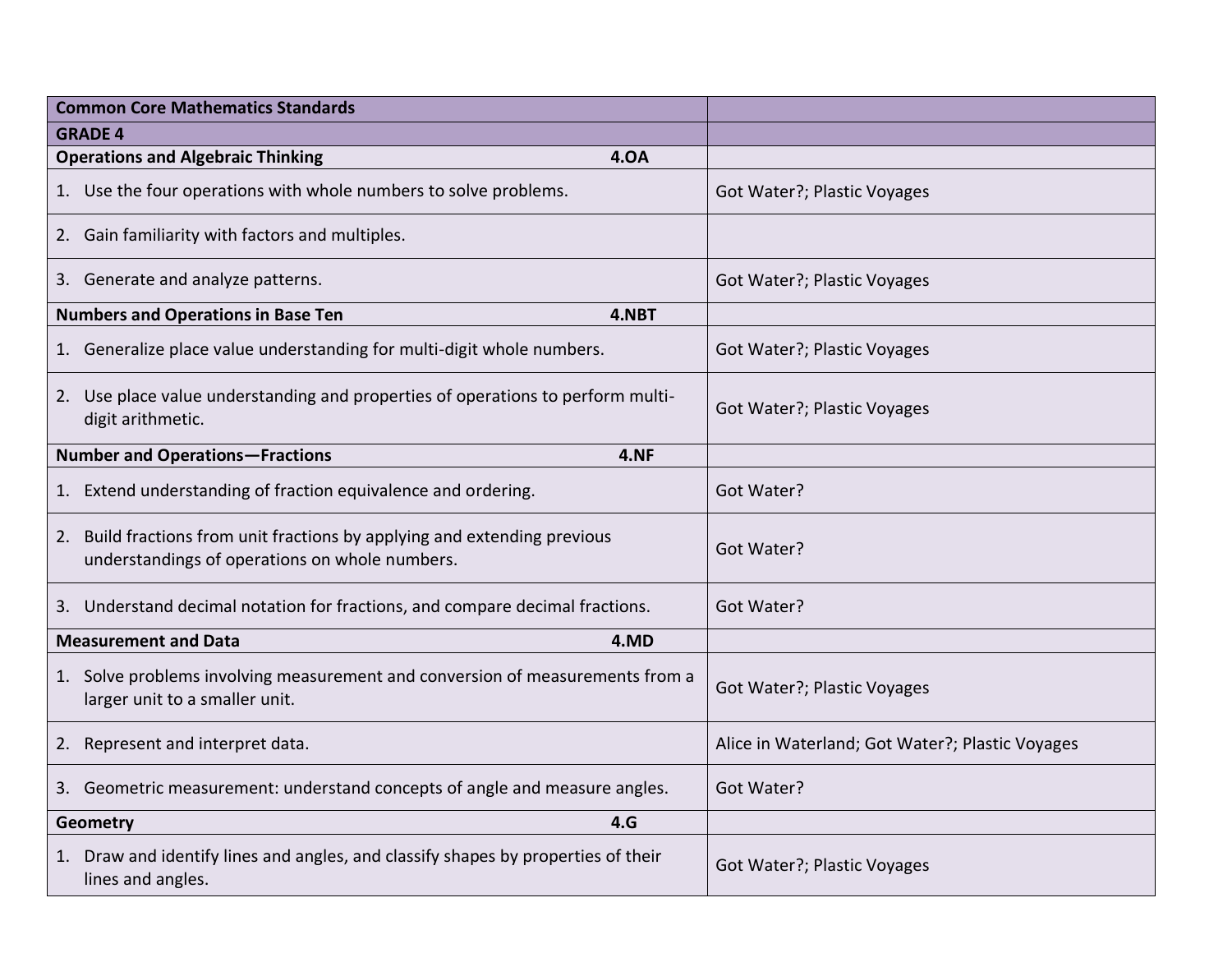| <b>Common Core Mathematics Standards</b>                                                                        |                                                                          |
|-----------------------------------------------------------------------------------------------------------------|--------------------------------------------------------------------------|
| <b>GRADE 5</b>                                                                                                  |                                                                          |
| <b>Operations and Algebraic Thinking</b><br><b>5.0A</b>                                                         |                                                                          |
| 1. Write and interpret numerical expressions.                                                                   |                                                                          |
| 2. Analyze patterns and relationships.                                                                          | Got Water?; Plastic Voyages; What's in the Water?                        |
| <b>Numbers and Operations in Base Ten</b><br>5.NBT                                                              |                                                                          |
| 1. Understand the place value system.                                                                           | <b>Got Water?; Plastic Voyages</b>                                       |
| 2. Perform operations with multi-digit whole numbers and with decimals to<br>hundredths.                        | <b>Got Water?; Plastic Voyages</b>                                       |
| <b>Number and Operations-Fractions</b><br>5.NF                                                                  |                                                                          |
| 1. Use equivalent fractions as a strategy to add and subtract fractions.                                        |                                                                          |
| 2. Apply and extend previous understandings of multiplication and division to<br>multiply and divide fractions. | Got Water?                                                               |
| <b>Measurement and Data</b><br>5.MD                                                                             |                                                                          |
| 1. Convert like measurement units within a given measurement system.                                            | <b>Got Water?; Plastic Voyages</b>                                       |
| 2. Represent and interpret data.                                                                                | Alice in Waterland; Got Water?; Plastic Voyages; What's<br>in the Water? |
| 3. Geometric measurement: understand concepts of volume and relate volume<br>to multiplication and to addition. |                                                                          |
| 5.G<br><b>Geometry</b>                                                                                          |                                                                          |
| 1. Graph points on the coordinate plane to solve real-world and mathematical<br>problems.                       | <b>Got Water?</b>                                                        |
| 2. Classify two-dimensional figures into categories based on their properties.                                  | <b>Got Water?; Plastic Voyages</b>                                       |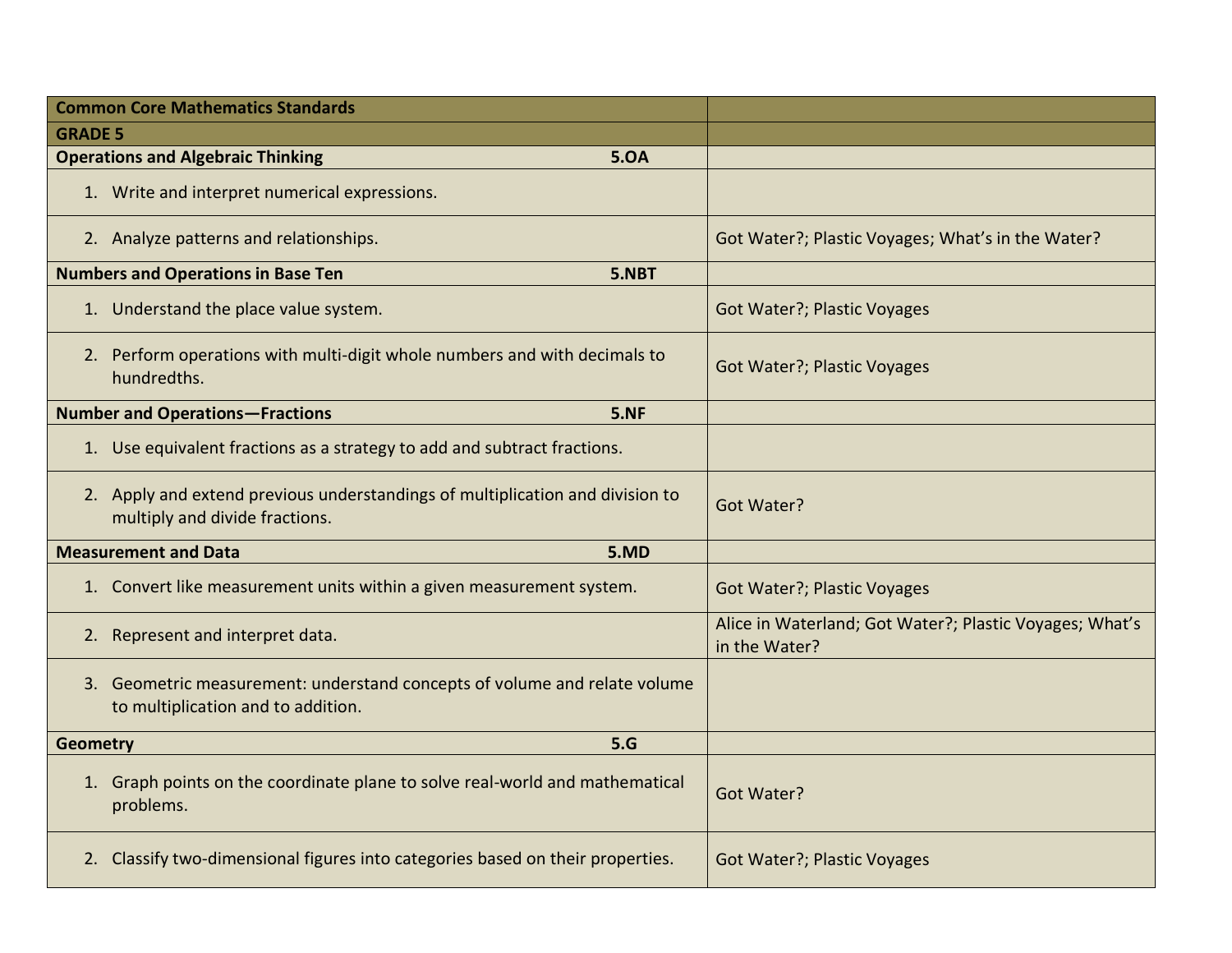| <b>Common Core Mathematics Standards</b>                                                                        |                                                                                                                            |
|-----------------------------------------------------------------------------------------------------------------|----------------------------------------------------------------------------------------------------------------------------|
| <b>GRADE 6</b>                                                                                                  |                                                                                                                            |
| <b>Ratios and Proportional Relationships</b><br>6.RP                                                            |                                                                                                                            |
| 1. Understand ratio concepts and use ratio reasoning to solve problems.                                         | How Wet is Our Planet?; Net Gain, Net Effect; What's in<br>the Air?; What's in the Water?; Where Does Water Run?           |
| <b>The Number System</b><br><b>6.NS</b>                                                                         |                                                                                                                            |
| 1. Apply and extend previous understandings of multiplication and division to<br>divide fractions by fractions. | Watershed; Where Does Water Run?                                                                                           |
| 2. Compute fluently with multi-digit numbers and find common factors and<br>multiples.                          | How Wet is Our Planet?; Where Does Water Run?                                                                              |
| 3. Apply and extend previous understandings of numbers to the system of<br>rational numbers.                    | Watershed                                                                                                                  |
| <b>Expressions and Equations</b><br>6.EE                                                                        |                                                                                                                            |
| 1. Apply and extend previous understandings of arithmetic to algebraic<br>expressions.                          | Watershed                                                                                                                  |
| 2. Reason about and solve one-variable equations and inequalities.                                              | Net Gain, Net Effect; Watershed                                                                                            |
| 3. Represent and analyze quantitative relationships between dependent and<br>independent variables.             | Net Gain, Net Effect; Where Does Water Run?; Where<br>Have All the Salmon Gone?                                            |
| 6.G<br>Geometry                                                                                                 |                                                                                                                            |
| 1. Solve real-world and mathematical problems involving area, surface area,<br>and volume.                      | How Wet is Our Planet?; Net Gain, Net Effect; Puddle<br>Wonders; Watershed; Where Does Water Run?                          |
| <b>Statistics and Probability</b><br>6. SP                                                                      |                                                                                                                            |
| 1. Develop understanding of statistical variability.                                                            | Net Gain, Net Effect; What's in the Air?; Where Does<br>Water Run?; Where Have All the Salmon Gone?                        |
| 2. Summarize and describe distributions.                                                                        | Alice in Waterland; Net Gain, Net Effect; What's in the<br>Air?; Where Does Water Run?; Where Have All the<br>Salmon Gone? |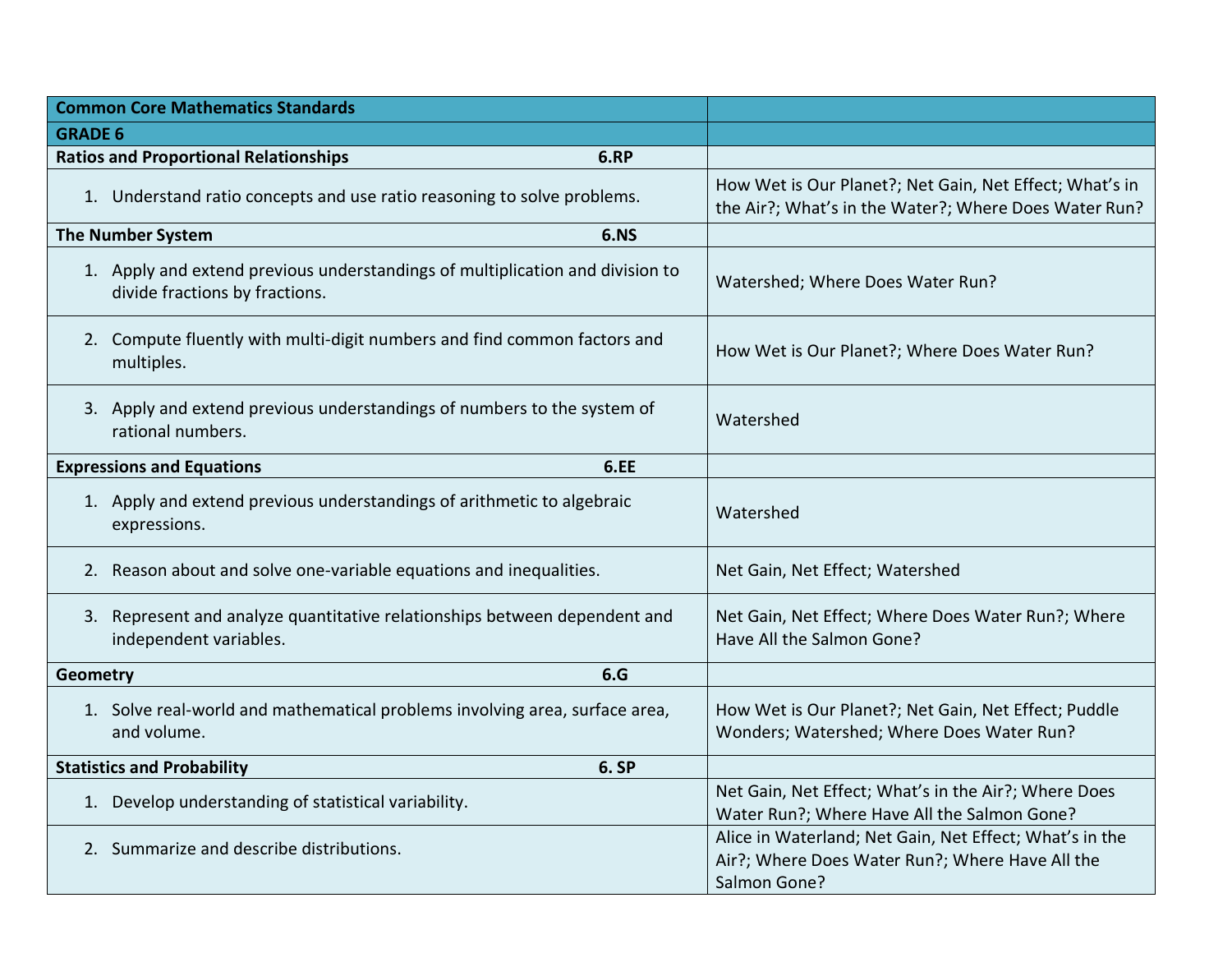| <b>Common Core Mathematics Standards</b>                                                                                             |                                                                                                                                              |
|--------------------------------------------------------------------------------------------------------------------------------------|----------------------------------------------------------------------------------------------------------------------------------------------|
| <b>GRADE 7</b>                                                                                                                       |                                                                                                                                              |
| <b>Ratios and Proportional Relationships</b><br><b>7.RP</b>                                                                          |                                                                                                                                              |
| 1. Analyze proportional relationships and use them to solve real-world and<br>mathematical problems.                                 | How Wet is Our Planet?; Alice in Waterland; Net Gain,<br>Net Effect; What's in the Air?; Where Does Water Run?                               |
| <b>7.NS</b><br><b>The Number System</b>                                                                                              |                                                                                                                                              |
| 1. Apply and extend previous understandings of operations with fractions to<br>add, subtract, multiply, and divide rational numbers. | How Wet is Our Planet?; Where Does Water Run?                                                                                                |
| <b>Expressions and Equations</b><br>7.EE                                                                                             |                                                                                                                                              |
| 1. Use properties of operations to generate equivalent expressions.                                                                  |                                                                                                                                              |
| 2. Solve real-life and mathematical problems using numerical and algebraic<br>expressions and equations.                             | How Wet is Our Planet?; Alice in Waterland; Watershed                                                                                        |
| 7.G<br><b>Geometry</b>                                                                                                               |                                                                                                                                              |
| 1. Draw, construct, and describe geometrical figures and describe the<br>relationships between them.                                 | Net Gain, Net Effect; Puddle Wonders; Watershed;<br><b>Where Does Water Run?</b>                                                             |
| 2. Solve real-life and mathematical problems involving angle measure, area,<br>surface area, and volume.                             | How Wet is Our Planet?; Net Gain, Net Effect; Puddle<br>Wonders; Watershed; Where Does Water Run?                                            |
| <b>Statistics and Probability</b><br>7.SP                                                                                            |                                                                                                                                              |
| 1. Use random sampling to draw inferences about a population.                                                                        | Alice in Waterland; Net Gain, Net effect; Puddle<br>Wonders; What's in the Water?; Where Does Water<br>Run?; Where Have All the Salmon Gone? |
| 2. Draw informal comparative inferences about two populations.                                                                       | Net Gain, Net Effect; Puddle Wonders; What's in the<br>Air?; What's in the Water?; Where Does Water Run?;<br>Where Have All the Salmon Gone? |
| 3. Investigate chance processes and develop, use, and evaluate probability<br>models.                                                | Net Gain, Net Effect; Where Does Water Run?                                                                                                  |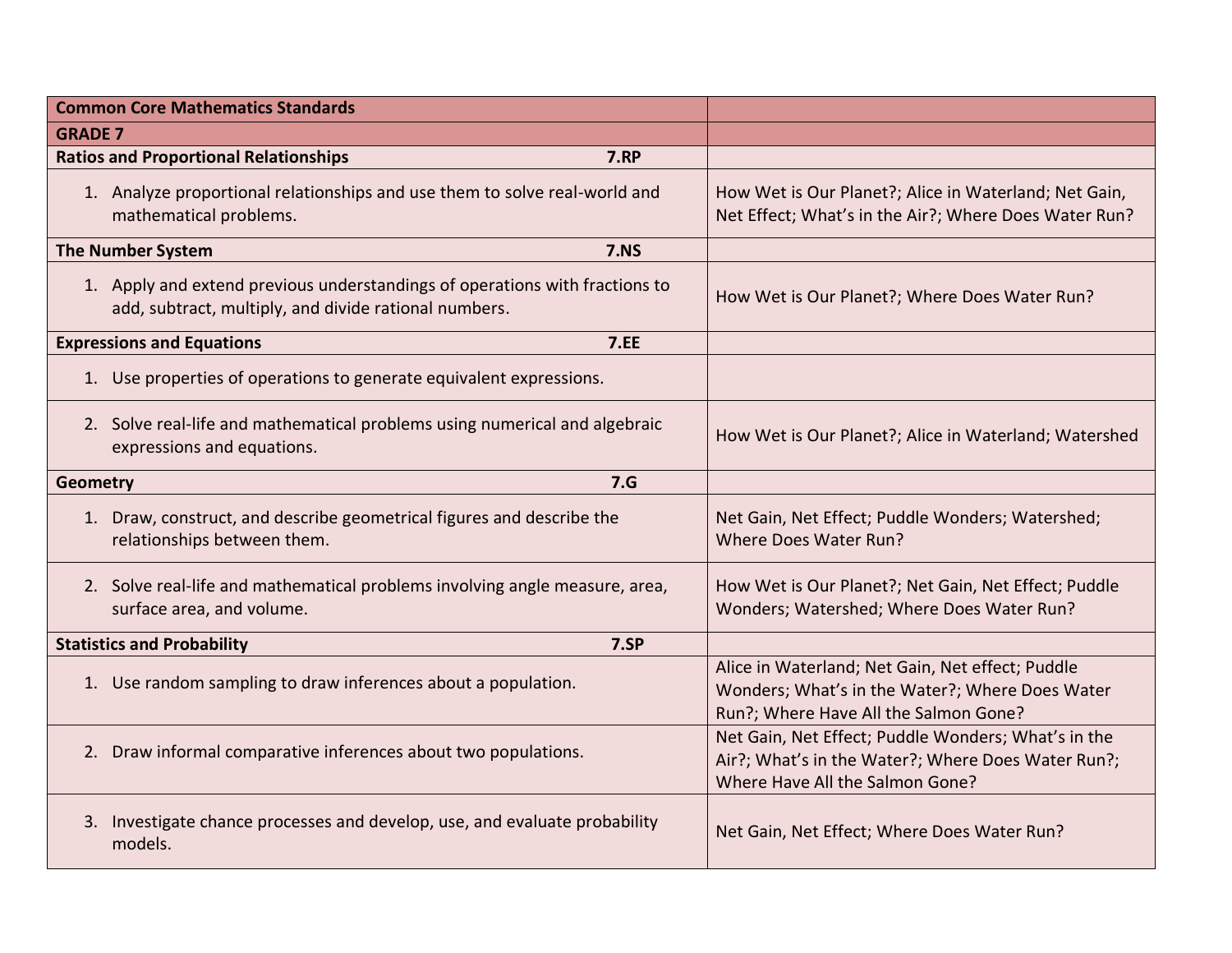| <b>Common Core Mathematics Standards</b>                                                                |                                                                                                                                                                     |
|---------------------------------------------------------------------------------------------------------|---------------------------------------------------------------------------------------------------------------------------------------------------------------------|
| <b>GRADE 8</b>                                                                                          |                                                                                                                                                                     |
| <b>8.NS</b><br><b>The Number System</b>                                                                 |                                                                                                                                                                     |
| 1. Know that there are numbers that are not rational, and approximate them<br>by rational numbers.      |                                                                                                                                                                     |
| <b>Expressions and Equations</b><br><b>8.EE</b>                                                         |                                                                                                                                                                     |
| 1. Work with radicals and integer exponents.                                                            |                                                                                                                                                                     |
| 2. Understand the connections between proportional relationships, lines, and<br>linear equations.       | Alice in Waterland                                                                                                                                                  |
| 3. Analyze and solve linear equations and pairs of simultaneous linear<br>equations.                    | Watershed                                                                                                                                                           |
| <b>Functions</b><br>8.F                                                                                 |                                                                                                                                                                     |
| 1. Define, evaluate, and compare functions.                                                             |                                                                                                                                                                     |
| 2. Use functions to model relationships between quantities.                                             | Net Gain, Net Effect                                                                                                                                                |
| 8.G<br><b>Geometry</b>                                                                                  |                                                                                                                                                                     |
| 1. Understand congruence and similarity using physical models, transparencies,<br>or geometry software. | Watershed                                                                                                                                                           |
| 2. Understand and apply the Pythagorean Theorem.                                                        | Watershed                                                                                                                                                           |
| 3. Solve real-world and mathematical problems involving volume of cylinders,<br>cones, and spheres.     | How Wet is Our Planet?; Net Gain, Net Effect; Puddle<br><b>Wonders</b>                                                                                              |
| <b>8.SP</b><br><b>Statistics and Probability</b>                                                        |                                                                                                                                                                     |
| 1. Investigate patterns of association in bivariate data.                                               | Alice in Waterland; Net Gain, Net Effect; Puddle<br>Wonders; What's in the Air?; What's in the Water?;<br>Where Does Water Run?; Where Have All the Salmon<br>Gone? |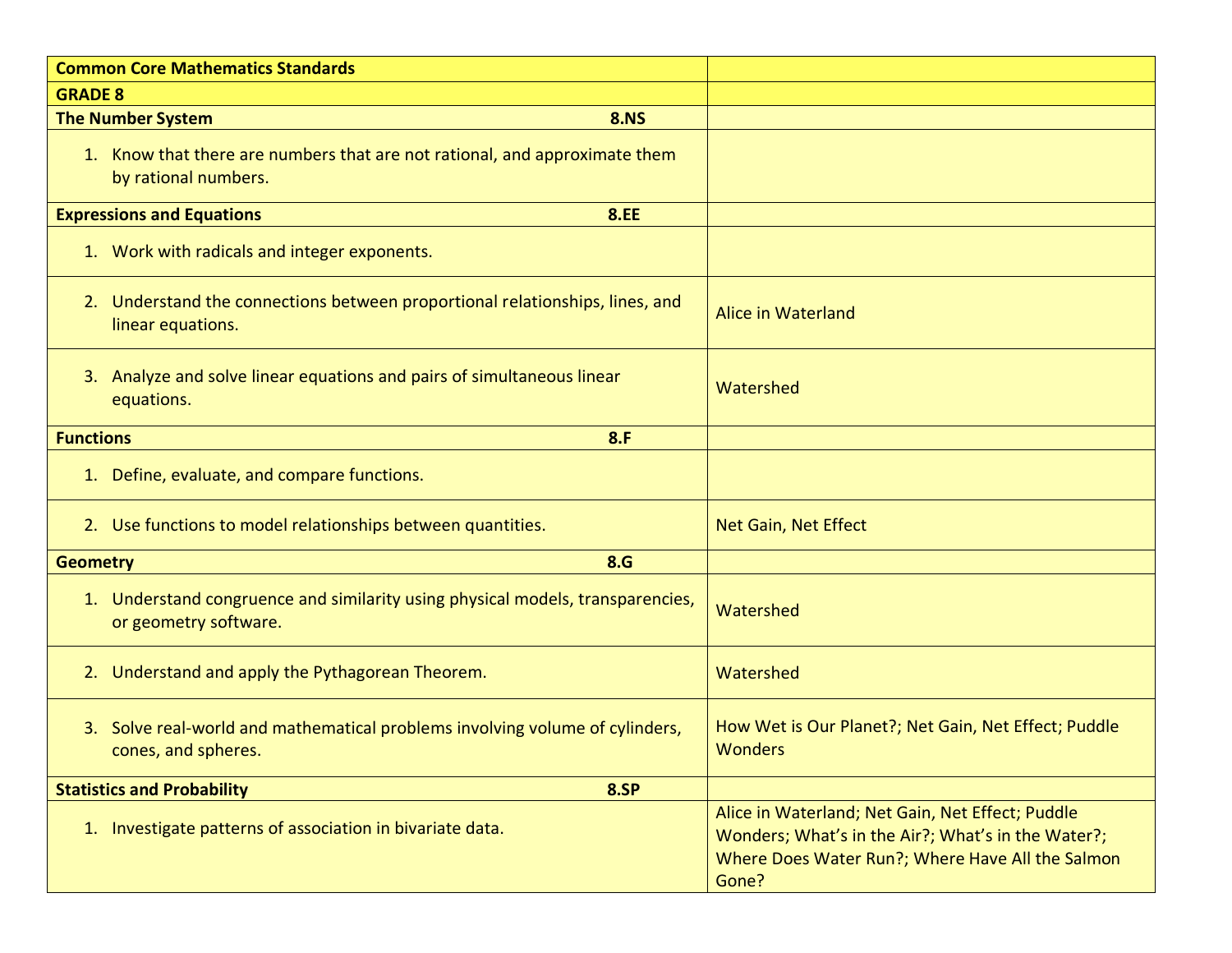| <b>High School</b>                                                      |                         |
|-------------------------------------------------------------------------|-------------------------|
| <b>Number and Quantity</b>                                              |                         |
| <b>The Real Number System</b><br><b>N-RN</b>                            |                         |
| 1. Extend the properties of exponents to rational exponents.            |                         |
| 2. Use properties of rational and irrational numbers.                   |                         |
| <b>Quantities</b><br>$N-Q$                                              |                         |
| Reason quantitatively and use units to solve problems.<br>1.            | Eat and Glow; Watershed |
| <b>The Complex Number System</b><br>N-CN                                |                         |
| 1. Perform arithmetic operations with complex numbers.                  |                         |
| 2. Represent complex numbers and their operations on the complex plane. |                         |
| 3. Use complex numbers in polynomial identities and equations.          |                         |
| <b>Vector and Matrix Quantities</b><br>N-VM                             |                         |
| 1. Represent and model with vector quantities.                          |                         |
| Perform operations on vectors.<br>2.                                    |                         |
| 3. Perform operations on matrices and use matrices in applications.     |                         |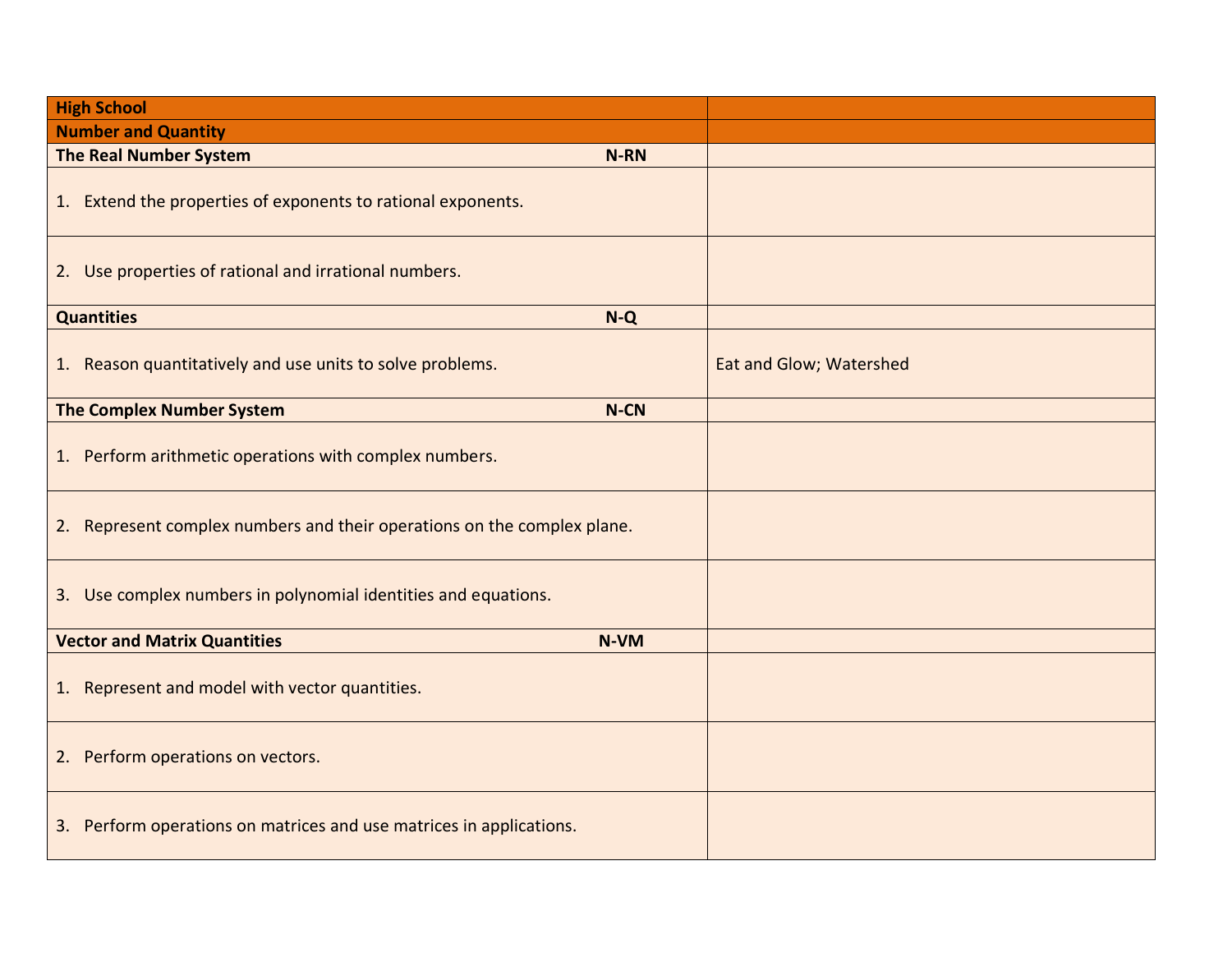| <b>High School</b>                                                                      |                                 |
|-----------------------------------------------------------------------------------------|---------------------------------|
| Algebra                                                                                 |                                 |
| <b>Seeing Structure in Expressions</b><br>A-SSE                                         |                                 |
| 1. Interpret the structure of expressions.                                              |                                 |
| 2. Write expressions in equivalent forms to solve problems.                             |                                 |
| Arithmetic with Polynomials and Rational Expressions<br>A-APR                           |                                 |
| 1. Perform arithmetic operations on polynomials.                                        |                                 |
| 2. Understand the relationship between zeros and factors of polynomials                 |                                 |
| 3. Use polynomial identities to solve problems.                                         |                                 |
| 4. Rewrite rational expressions.                                                        |                                 |
| <b>Creating Equations</b><br>A-CED                                                      |                                 |
| 1. Create equations that describe numbers or relationships.                             |                                 |
| <b>Reasoning with Equations and Inequalities</b><br>A-REI                               |                                 |
| 1. Understand solving equations as a process of reasoning and explain the<br>reasoning. |                                 |
| 2. Solve equations and inequalities in one variable.                                    | Watershed                       |
| 3. Solve systems of equations.                                                          |                                 |
| 4. Represent and solve equations and inequalities graphically.                          | Where Have All the Salmon Gone? |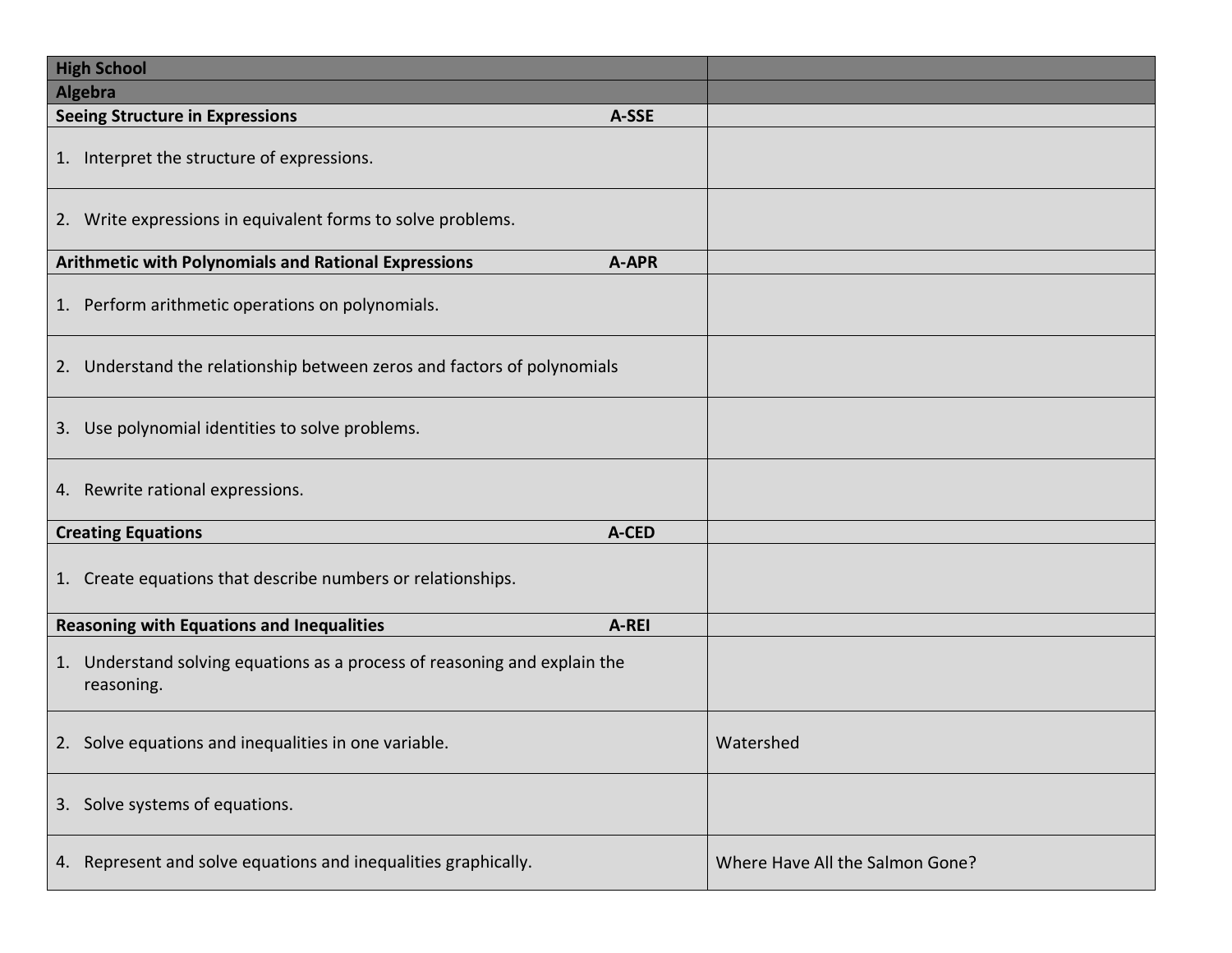| <b>High School</b>                                                                           |                                               |
|----------------------------------------------------------------------------------------------|-----------------------------------------------|
| <b>Functions</b>                                                                             |                                               |
| <b>Interpreting Functions</b><br>$F-IF$                                                      |                                               |
| Understand the concept of a function and use function notation.<br>1.                        |                                               |
| Interpret functions that arise in applications in terms of the context.<br>2.                | Eat and Glow; Where Have All the Salmon Gone? |
| 3. Analyze functions using different representations.                                        | Where Have All the Salmon Gone?               |
| <b>Building Functions</b><br>F-BF                                                            |                                               |
| 1. Build a function that models a relationship between two quantities.                       |                                               |
| 2. Build new functions from existing functions.                                              |                                               |
| Linear, Quadratic, and Exponential Models<br>$F-LE$                                          |                                               |
| Construct and compare linear, quadratic, and exponential models and solve<br>1.<br>problems. | <b>Eat and Glow</b>                           |
| Interpret expressions for functions in terms of the situation they model.<br>2.              | Eat and Glow; Where Have All the Salmon Gone? |
| <b>Trigonometric Functions</b><br>$F-TF$                                                     |                                               |
| Extend the domain of trigonometric functions using the unit circle.<br>1.                    |                                               |
| Model periodic phenomena with trigonometric functions.<br>2.                                 |                                               |
| 3. Prove and apply trigonometric identities.                                                 |                                               |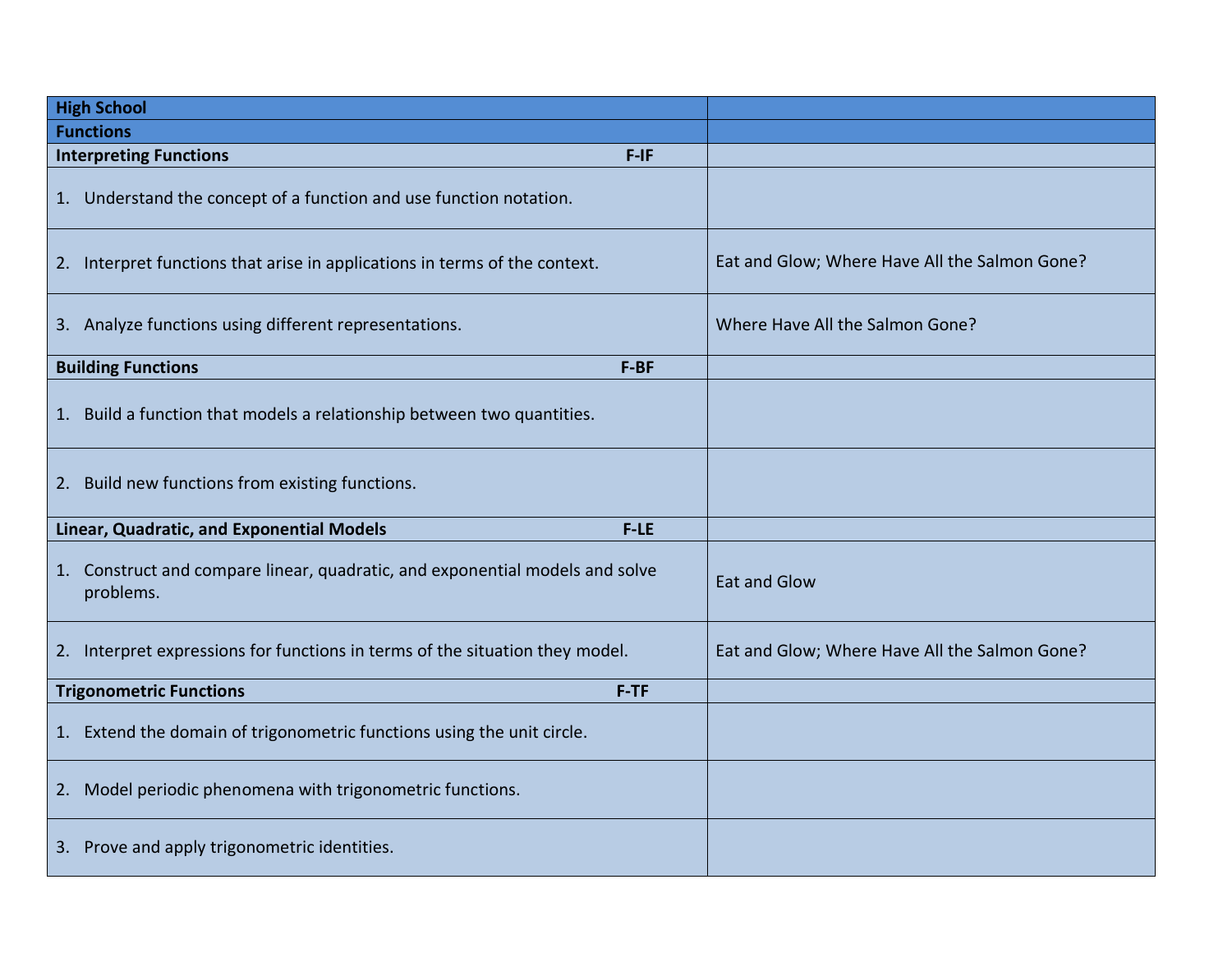| <b>High School</b>                                                                   |                                  |
|--------------------------------------------------------------------------------------|----------------------------------|
| <b>Geometry</b>                                                                      |                                  |
| G-CO<br>Congruence                                                                   |                                  |
| 1. Experiment with transformations in the plane.                                     |                                  |
| 2. Understand congruence in terms of rigid motions.                                  |                                  |
| 3. Prove geometric theorems.                                                         |                                  |
| 4. Make geometric constructions.                                                     | Where Does Water Run?            |
| Similarity, Right Triangles, and Trigonometry<br><b>G-SRT</b>                        |                                  |
| 1. Understand similarity in terms of similarity transformations.                     |                                  |
| 2. Prove theorems involving similarity.                                              |                                  |
| 3. Define trigonometric ratios and solve problems involving right triangles.         |                                  |
| 4. Apply trigonometry to general triangles.                                          | Watershed                        |
| $G-C$<br><b>Circles</b>                                                              |                                  |
| 1. Understand and apply theorems about circles.                                      |                                  |
| 2. Find arc lengths and areas of sectors of circles.                                 |                                  |
| <b>Expressing Geometric Properties with Equations</b><br><b>G-GPE</b>                |                                  |
| 1. Translate between the geometric description and the equation for a conic section. |                                  |
| 2. Use coordinates to prove simple geometric theorems algebraically.                 |                                  |
| <b>Geometric Measurement and Dimension</b><br><b>G-GMD</b>                           |                                  |
| 1. Explain volume formulas and use them to solve problems.                           | Watershed                        |
| 2. Visualize relationships between two-dimensional and three-dimensional objects.    | Watershed                        |
| G-MG<br><b>Modeling with Geometry</b>                                                |                                  |
| 1. Apply geometric concepts in modeling situations.                                  | Watershed; Where Does Water Run? |